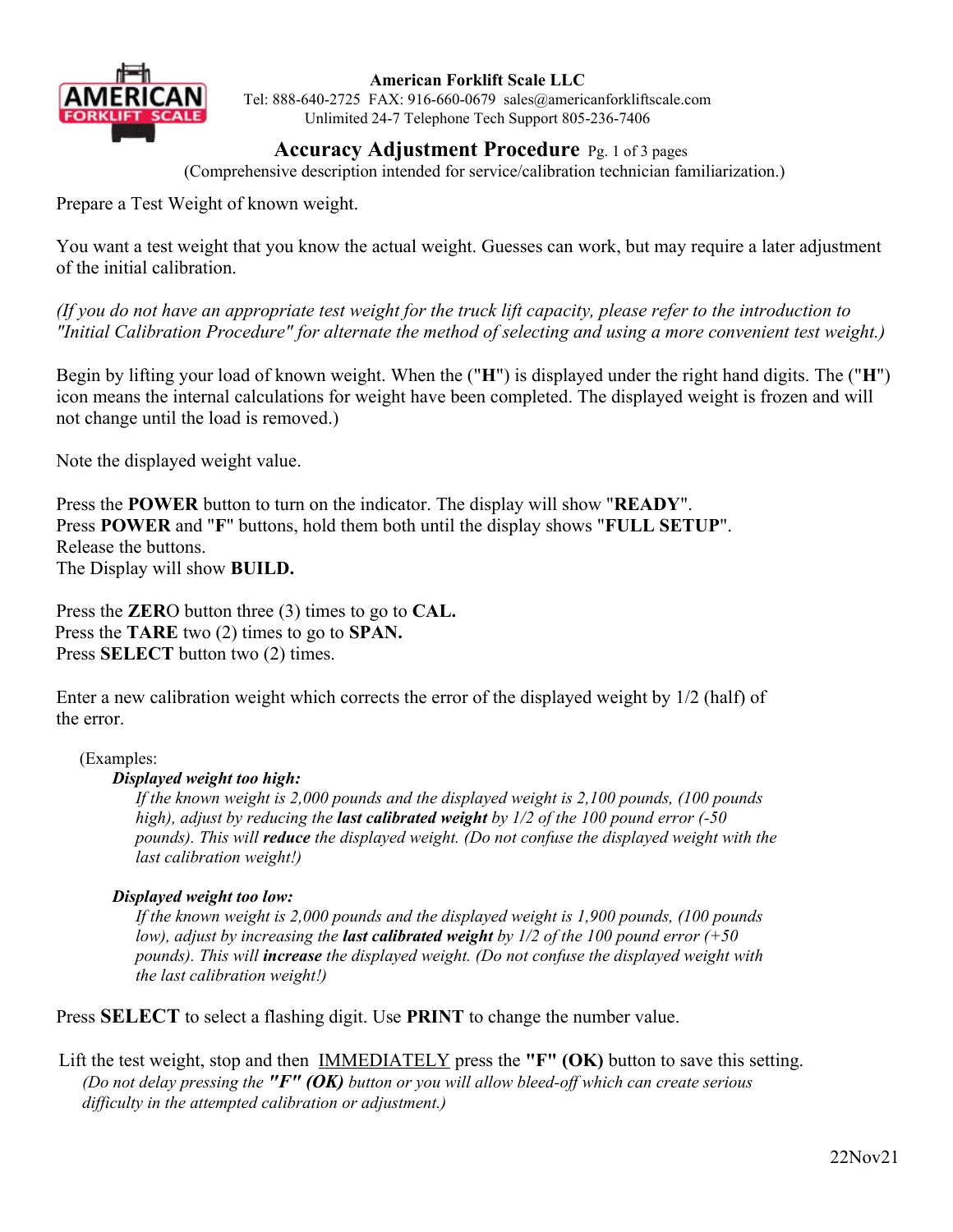

## **LTWS-1 Accuracy Adjustment Procedure** Pg. 2 of 3 pages

Press the **ZER**O button seven (7) times to go to **END.** Press the **TARE** button. The Indicator will display **SAVING**, then return to the weighing mode Lower the test load.

Verify correction:

*The displayed weights during this process are not expected to match the test load weight. The purpose is to establish reliable repeatability of the new calculated weight*.

When the display shows "**READY**":

Without moving the truck, lift the test weight to check calibration.

When the ("**H**") icon appears, note the displayed weight. *(This weight is an intermediate calculation. It is useful, but not accurate, yet.)*

Lower the test load, wait for "**READY**", and without moving the truck. lift the test load again to collect a new weight. Note this new weight. It will be the first adjusted weight reading.

Lower the test load, wait for "**READY**", and without moving the truck. lift the test load again to collect a new weight. Note this new weight. It will be the second adjusted weight reading. Lower the test load.

Check for consistency:

Move the truck about twenty feet and return to the load, get under the load prepared to lift

Wait for "**READY**", and without moving the truck. lift the test load to collect a new weight. Note this new weight. It will be the first sample to evaluate consistency of the adjusted calibration.

Lower the test load.

Move the truck about twenty feet and return to the load, get under the load prepared to lift.

Wait for "**READY**", and without moving the truck. lift the test load to collect a new weight. Note this new weight. It will be the second sample to evaluate consistency of the adjusted calibration..

Lower the test load.

Move the truck about twenty feet and return to the load, get under the load prepared to lift.

Wait for "**READY**", and without moving the truck. lift the test load to collect a new weight. Note this new weight. It will be the final sample to evaluate consistency of the adjusted calibration.. Lower the test load.

Evaluate the weights collected during truck moves.

1. The weights should be within 1% to 2% of each other in either direction. *(A window of 2% to 4% of the test weight value. For example, if the test load weight shows 460 lbs, the variation between the three displayed weights should range between +/- 10 to +/- 20 pounds. The target weight (test weight) should be relatively between the high and low samples.)*

If the variation exceeds this recommendation, truck operation should be carefully examined to improve consistency of physical operation with special attention to lift speed and variation, mast tilt, position of the load on the forks and type of load. *(Flopping, swinging or sloshing loads can produce significant repeatability error.)*

2. If repeatability is not satisfactory, repeat this adjustment process until an acceptable and repeatable weighing activity is achieved.

Final note: In pragmatic weighing solutions, the end user may prefer a slightly higher or lower weigh display,